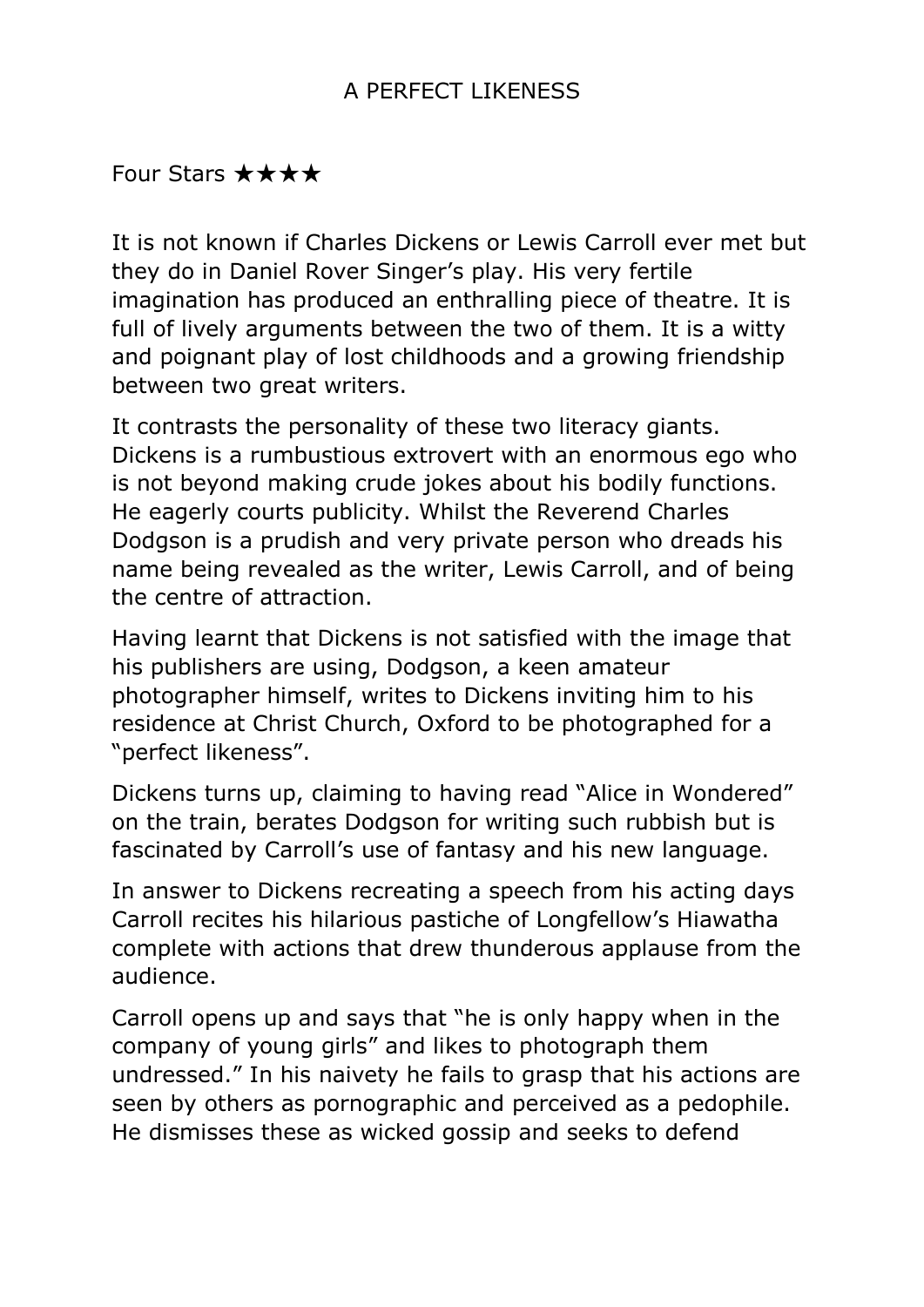himself by arguing his work is art that nudity plays such a large role in art.

Taking Dodgson into his confidence Dickens talks about his dreadful childhood – poverty and lack of education.

By the end of the act they have shaken off the their hostility to each other and moved in the embryonic stage of friendship.

In the last act Dickens wishes to mesmerise Dodgson to help him release his demons.

Before doing so Dickens opens up about his own terror that has beset him for the last year. It concerns a train crash and a young actress accompanying him. He earns the second biggest laugh of the evening with his account of surviving.

Under hypnosis Dodgson believes he is talking to God, in fact its Dickens. He talks of having strong feelings about the real Alice which he believes are reciprocated by her. But her mother has stopped him from visiting and seeing her daughter. He realises that he has lost her and releases his anguish by berating the mother. "God" praises him for inventing a world of childhood and urges him to write a sequel.

Back from hypnosis he only remembers "Gods" words and turns the tables on Dickens and forces him to confess his relationship with the actress.

By the end Dodgson is seen emotionally as a Peter Pan who does not want to grow up but to stay in the happy days of his childhood. Dickens believes he has the passions and strength of a 30 year old but his body tells him otherwise.

They part as friends. Each indebted to the other.

Nick Young brings his usual style of direction to Conn Artists Theatre production. It is sensitive and unobtrusive and, in this case avoids the danger of the two actors becoming static talking heads, by subtle movements and slight changes of position.